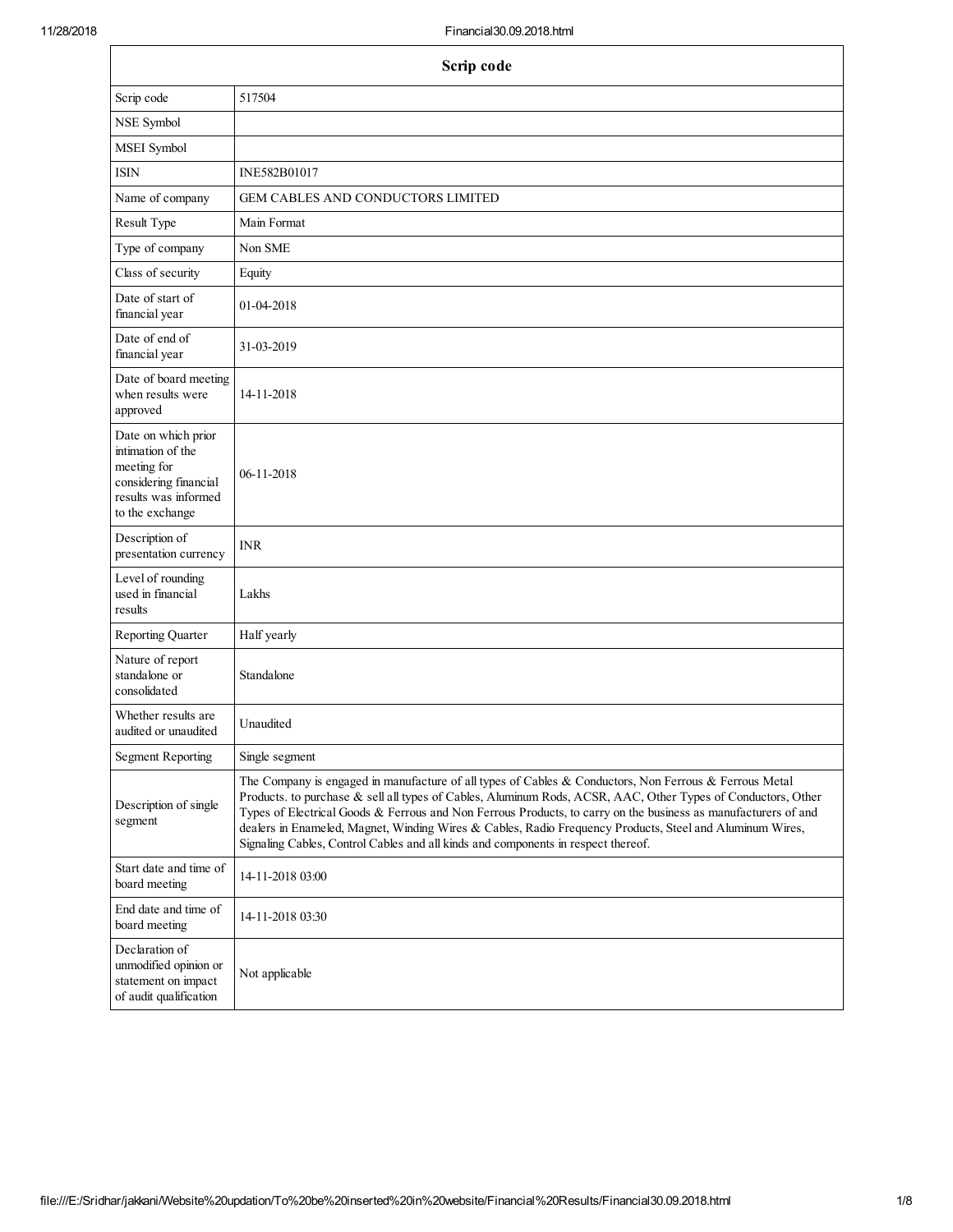$\Gamma$ 

|               | Financial Results – Other than Bank                                                                                                                                                           |                                          |                                                                 |  |
|---------------|-----------------------------------------------------------------------------------------------------------------------------------------------------------------------------------------------|------------------------------------------|-----------------------------------------------------------------|--|
|               | Particulars                                                                                                                                                                                   | 3 months/ 6 months ended<br>(dd-mm-yyyy) | Year to date figures for current period ended<br>$(dd-mm-yyyy)$ |  |
| A             | Date of start of reporting period                                                                                                                                                             | 01-07-2018                               | 01-04-2018                                                      |  |
| B             | Date of end of reporting period                                                                                                                                                               | 30-09-2018                               | 30-09-2018                                                      |  |
| $\mathcal{C}$ | Whether results are audited or unaudited                                                                                                                                                      | Unaudited                                | Unaudited                                                       |  |
| D             | Nature of report standalone or consolidated                                                                                                                                                   | Standalone                               | Standalone                                                      |  |
| Part<br>1     | Blue color marked fields are non-mandatory. For Consolidated Results, if the company has no figures for 3 months / 6<br>months ended, in such case zero shall be inserted in the said column. |                                          |                                                                 |  |
| 1             | <b>Revenue From Operations</b>                                                                                                                                                                |                                          |                                                                 |  |
|               | Revenue from operations                                                                                                                                                                       | $\mathbf{0}$                             | 18.65                                                           |  |
|               | Other income                                                                                                                                                                                  | $\mathbf{0}$                             | $\mathbf{0}$                                                    |  |
|               | <b>Total Revenue</b>                                                                                                                                                                          | 0                                        | 18.65                                                           |  |
| $\mathbf{2}$  | <b>Expenses</b>                                                                                                                                                                               |                                          |                                                                 |  |
| (a)           | Cost of materials consumed                                                                                                                                                                    | $\mathbf{0}$                             | $\mathbf{0}$                                                    |  |
| (b)           | Purchases of stock-in-trade                                                                                                                                                                   | $\theta$                                 | $\mathbf{0}$                                                    |  |
| (c)           | Changes in inventories of finished goods, work-in-<br>progress and stock-in-trade                                                                                                             | $\mathbf{0}$                             | 3.05                                                            |  |
| (d)           | Employee benefit expense                                                                                                                                                                      | 9.4                                      | 18.56                                                           |  |
| (e)           | Finance costs                                                                                                                                                                                 | 0.01                                     | 0.02                                                            |  |
| (f)           | Depreciation and amortisation expense                                                                                                                                                         | $\mathbf{0}$                             | $\mathbf{0}$                                                    |  |
| (g)           | <b>Other Expenses</b>                                                                                                                                                                         |                                          |                                                                 |  |
| 1             | Other Expenditure                                                                                                                                                                             | 2.67                                     | 5.53                                                            |  |
|               | <b>Total other expenses</b>                                                                                                                                                                   | 2.67                                     | 5.53                                                            |  |
|               | Total expenses                                                                                                                                                                                | 12.08                                    | 27.16                                                           |  |

٦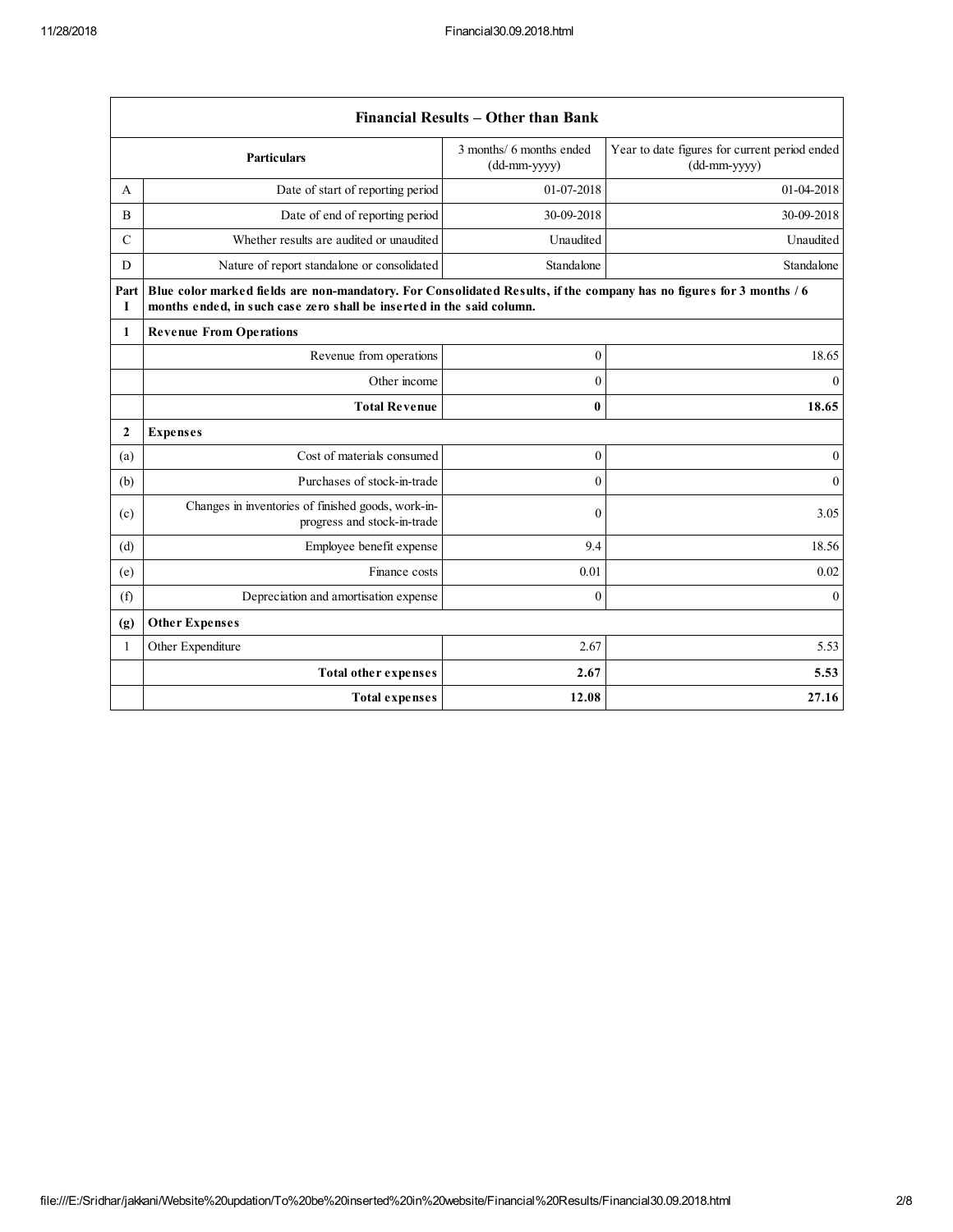|                  | Financial Results – Uther than Bank                                                                                                                                                           |                                           |                                                               |  |
|------------------|-----------------------------------------------------------------------------------------------------------------------------------------------------------------------------------------------|-------------------------------------------|---------------------------------------------------------------|--|
|                  | Particulars                                                                                                                                                                                   | 3 months/ 6 months ended (dd-<br>mm-yyyy) | Year to date figures for current period ended<br>(dd-mm-yyyy) |  |
| A                | Date of start of reporting period                                                                                                                                                             | 01-07-2018                                | 01-04-2018                                                    |  |
| B                | Date of end of reporting period                                                                                                                                                               | 30-09-2018                                | 30-09-2018                                                    |  |
| $\mathcal{C}$    | Whether results are audited or unaudited                                                                                                                                                      | Unaudited                                 | Unaudited                                                     |  |
| D                | Nature of report standalone or consolidated                                                                                                                                                   | Standalone                                | Standalone                                                    |  |
| Part<br>1        | Blue color marked fields are non-mandatory. For Consolidated Results, if the company has no figures for 3 months / 6<br>months ended, in such case zero shall be inserted in the said column. |                                           |                                                               |  |
| 3                | Profit before exceptional and extraordinary<br>items and tax                                                                                                                                  | $-12.08$                                  | $-8.51$                                                       |  |
| 4                | Exceptional items                                                                                                                                                                             | $\theta$                                  | $\theta$                                                      |  |
| 5                | Profit before extraordinary items and tax                                                                                                                                                     | $-12.08$                                  | $-8.51$                                                       |  |
| 6                | Extraordinary items                                                                                                                                                                           | $\theta$                                  | $\overline{0}$                                                |  |
| 7                | Profit before tax                                                                                                                                                                             | $-12.08$                                  | $-8.51$                                                       |  |
|                  | Current tax                                                                                                                                                                                   | $\theta$                                  | 1.1                                                           |  |
|                  | Deferred tax                                                                                                                                                                                  | $\theta$                                  | $\mathbf{0}$                                                  |  |
|                  | <b>Total tax expenses</b>                                                                                                                                                                     | $\theta$                                  | 1.1                                                           |  |
| $\boldsymbol{9}$ | Net Profit Loss for the period from continuing<br>operations                                                                                                                                  | $-12.08$                                  | $-9.61$                                                       |  |
| 10               | Profit (loss) from discontinuing operations before<br>tax                                                                                                                                     | $\mathbf{0}$                              | $\mathbf{0}$                                                  |  |
| 11               | Tax expense of discontinuing operations                                                                                                                                                       | $\theta$                                  | $\mathbf{0}$                                                  |  |
| 12               | Net profit (loss) from discontinuing operation<br>after tax                                                                                                                                   | $\mathbf{0}$                              | $\mathbf{0}$                                                  |  |
| 13               | Profit (loss) for period before minority<br><i>interest</i>                                                                                                                                   | $-12.08$                                  | $-9.61$                                                       |  |
| 16               | Net profit (Loss) for the period                                                                                                                                                              | $-12.08$                                  | $-9.61$                                                       |  |

## Financial Results – Other than Bank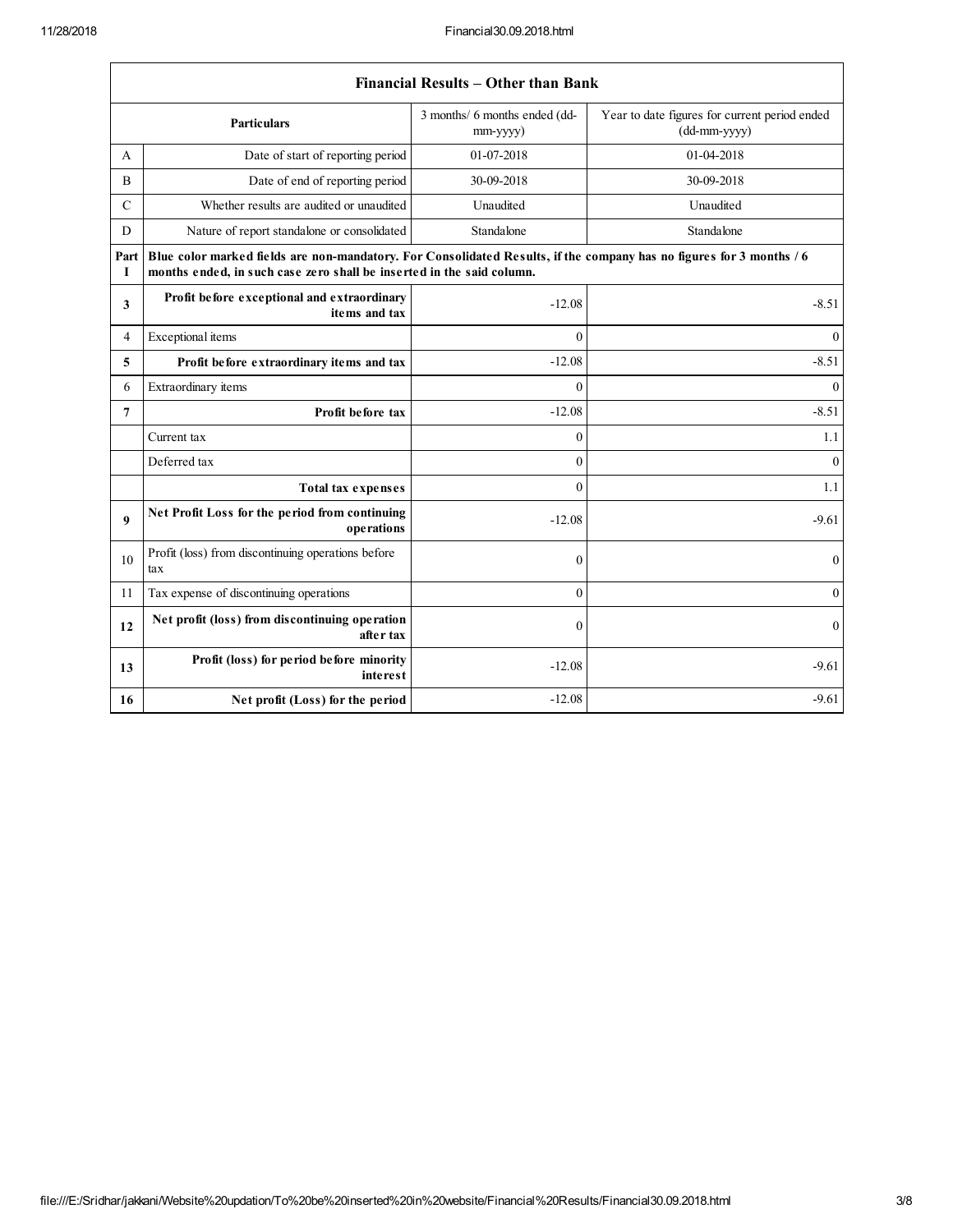$\sqrt{ }$ 

|               | Financial Results – Other than Bank                                                                                                                                                           |                                          |                                                                 |  |
|---------------|-----------------------------------------------------------------------------------------------------------------------------------------------------------------------------------------------|------------------------------------------|-----------------------------------------------------------------|--|
|               | <b>Particulars</b>                                                                                                                                                                            | 3 months/ 6 months ended<br>(dd-mm-yyyy) | Year to date figures for current period ended<br>$(dd-mm-yyyy)$ |  |
| A             | Date of start of reporting period                                                                                                                                                             | 01-07-2018                               | 01-04-2018                                                      |  |
| B             | Date of end of reporting period                                                                                                                                                               | 30-09-2018                               | 30-09-2018                                                      |  |
| $\mathcal{C}$ | Whether results are audited or unaudited                                                                                                                                                      | Unaudited                                | Unaudited                                                       |  |
| D             | Nature of report standalone or consolidated                                                                                                                                                   | Standalone                               | Standalone                                                      |  |
| Part<br>I     | Blue color marked fields are non-mandatory. For Consolidated Results, if the company has no figures for 3 months / 6<br>months ended, in such case zero shall be inserted in the said column. |                                          |                                                                 |  |
| 17            | Details of equity share capital                                                                                                                                                               |                                          |                                                                 |  |
|               | Paid-up equity share capital                                                                                                                                                                  | 686.375                                  | 686.375                                                         |  |
|               | Face value of equity share capital                                                                                                                                                            | 10                                       | 10                                                              |  |
| 17            | Details of debt securities                                                                                                                                                                    |                                          |                                                                 |  |
|               | Basic earnings (loss) per share from continuing and<br>discontinued operations                                                                                                                | 0.18                                     | 0.14                                                            |  |
| 20            | Debt equity ratio                                                                                                                                                                             |                                          |                                                                 |  |
| 21            | Debt service coverage ratio                                                                                                                                                                   | $\theta$                                 | $\Omega$                                                        |  |
| 22            | Interest service coverage ratio                                                                                                                                                               | $\Omega$                                 | $\Omega$                                                        |  |
|               |                                                                                                                                                                                               |                                          |                                                                 |  |

## Financial Results – Other than Bank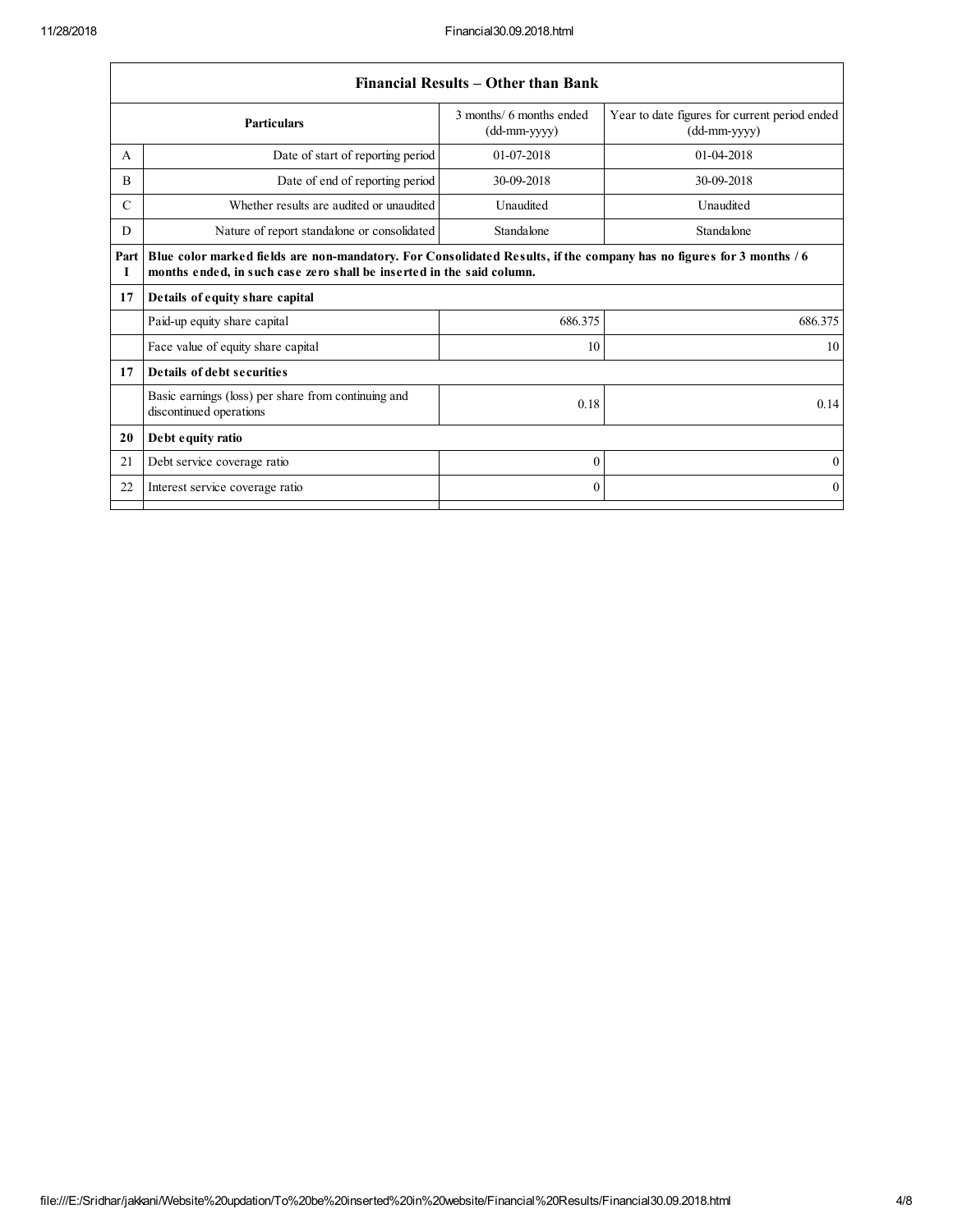|     | <b>Statement of Asset and Liabilities</b>                                                  |                              |
|-----|--------------------------------------------------------------------------------------------|------------------------------|
|     | Particulars                                                                                | Half year ended (dd-mm-yyyy) |
|     | Date of start of reporting period                                                          | 01-04-2018                   |
|     | Date of end of reporting period                                                            | 30-09-2018                   |
|     | Whether results are audited or unaudited                                                   | Unaudited                    |
|     | Nature of report standalone or consolidated                                                | Standalone                   |
|     | <b>Equity and liabilities</b>                                                              |                              |
| 1   | Shareholders' funds                                                                        |                              |
|     | Share capital                                                                              | 686.38                       |
|     | Reserves and surplus                                                                       | $-3702.65$                   |
|     | Money received against share warrants                                                      |                              |
|     | Total shareholders' funds                                                                  | $-3016.27$                   |
| 2   | Share application money pending allotment                                                  | $\bf{0}$                     |
| 3   | Deferred government grants                                                                 |                              |
| 4   | Minority interest                                                                          |                              |
| 5   | Non-current liabilities                                                                    |                              |
|     | Long-term borrowings                                                                       | 3274.33                      |
|     | Deferred tax liabilities (net)                                                             |                              |
|     | Foreign currency monetary item translation difference liability account                    |                              |
|     | Other long-term liabilities                                                                | 44.99                        |
|     | Long-term provisions                                                                       | $\mathbf{0}$                 |
|     | Total non-current liabilities                                                              | 3319.32                      |
| 6   | <b>Current liabilities</b>                                                                 |                              |
|     | Short-term borrowings                                                                      | $\mathbf{0}$                 |
|     | <b>Trade Payables</b>                                                                      |                              |
|     | (A) Total outstanding dues of micro enterprises and small enterprises                      | $\boldsymbol{0}$             |
|     | (B) Total outstanding dues of creditors other than micro enterprises and small enterprises | 700.34                       |
|     | Other current liabilities                                                                  | 2456.76                      |
|     | Short-term provisions                                                                      | $\boldsymbol{0}$             |
|     | <b>Total current liabilities</b>                                                           | 3157.1                       |
|     | Total equity and liabilities                                                               | 3460.15                      |
|     | Assets                                                                                     |                              |
| 1   | Non-current assets                                                                         |                              |
| (i) | <b>Fixed assets</b>                                                                        |                              |
|     | Tangible assets                                                                            | 27.96                        |
|     | Producing properties                                                                       | $\boldsymbol{0}$             |
|     | Intangible assets                                                                          | $\boldsymbol{0}$             |
|     | Preproducing properties                                                                    |                              |
|     | Tangible assets capital work-in-progress                                                   | 534.63                       |
|     | Intangible assets under development or work-in-progress                                    |                              |
|     | <b>Total fixed assets</b>                                                                  | 562.59                       |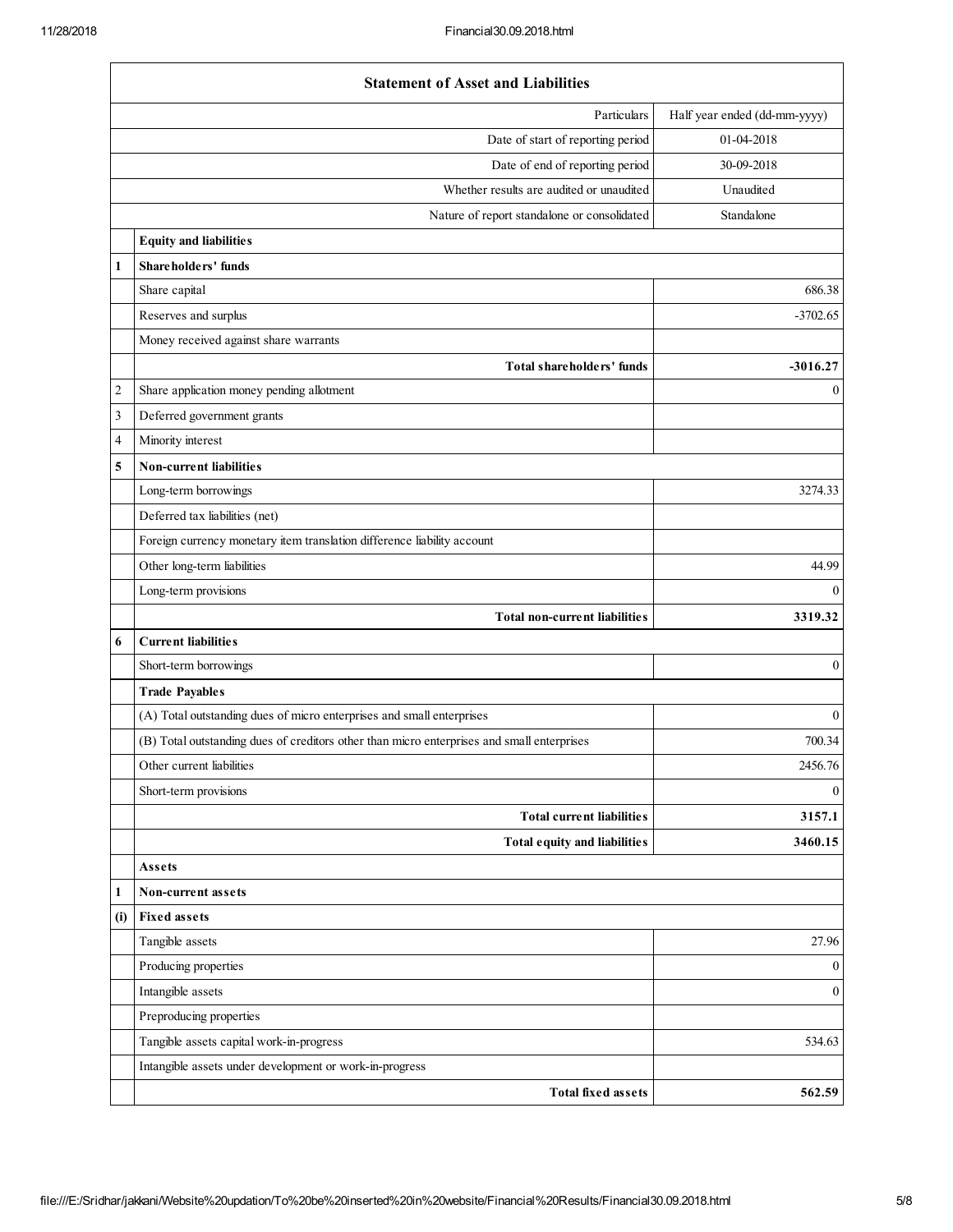|        | <b>Statement of Asset and Liabilities</b>                           |                              |
|--------|---------------------------------------------------------------------|------------------------------|
|        | Particulars                                                         | Half year ended (dd-mm-yyyy) |
|        | Date of start of reporting period                                   | 01-04-2018                   |
|        | Date of end of reporting period                                     | 30-09-2018                   |
|        | Whether results are audited or unaudited                            | Unaudited                    |
|        | Nature of report standalone or consolidated                         | Standalone                   |
| (ii)   | Non-current investments                                             | $\mathbf{0}$                 |
| (v)    | Deferred tax assets (net)                                           | 159.44                       |
| (vi)   | Foreign currency monetary item translation difference asset account |                              |
| (vii)  | Long-term loans and advances                                        | $\mathbf{0}$                 |
| (viii) | Other non-current assets                                            | 250.14                       |
|        | <b>Total non-current assets</b>                                     | 972.17                       |
|        | <b>Current assets</b>                                               |                              |
|        | Current investments                                                 | $\mathbf{0}$                 |
|        | Inventories                                                         | 30.38                        |
|        | Trade receivables                                                   | 2365.07                      |
|        | Cash and cash equivalents                                           | 0.64                         |
|        | Bank balance other than cash and cash equivalents                   | $\theta$                     |
|        | Short-term loans and advances                                       | $\mathbf{0}$                 |
|        | Other current assets                                                | 91.89                        |
|        | <b>Total current assets</b>                                         | 2487.98                      |
|        | <b>Total assets</b>                                                 | 3460.15                      |
|        | Disclosure of notes on assets and liabilities                       |                              |